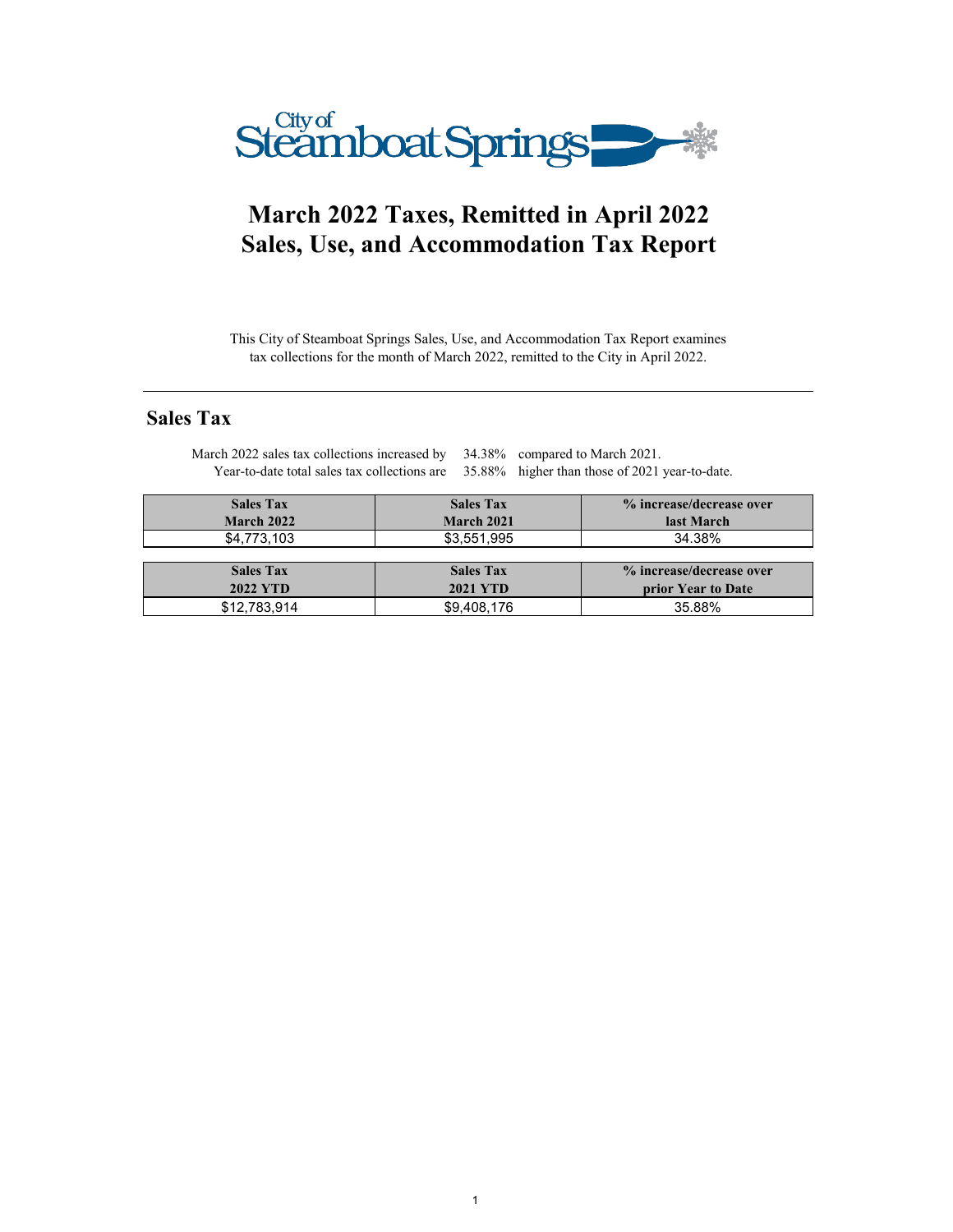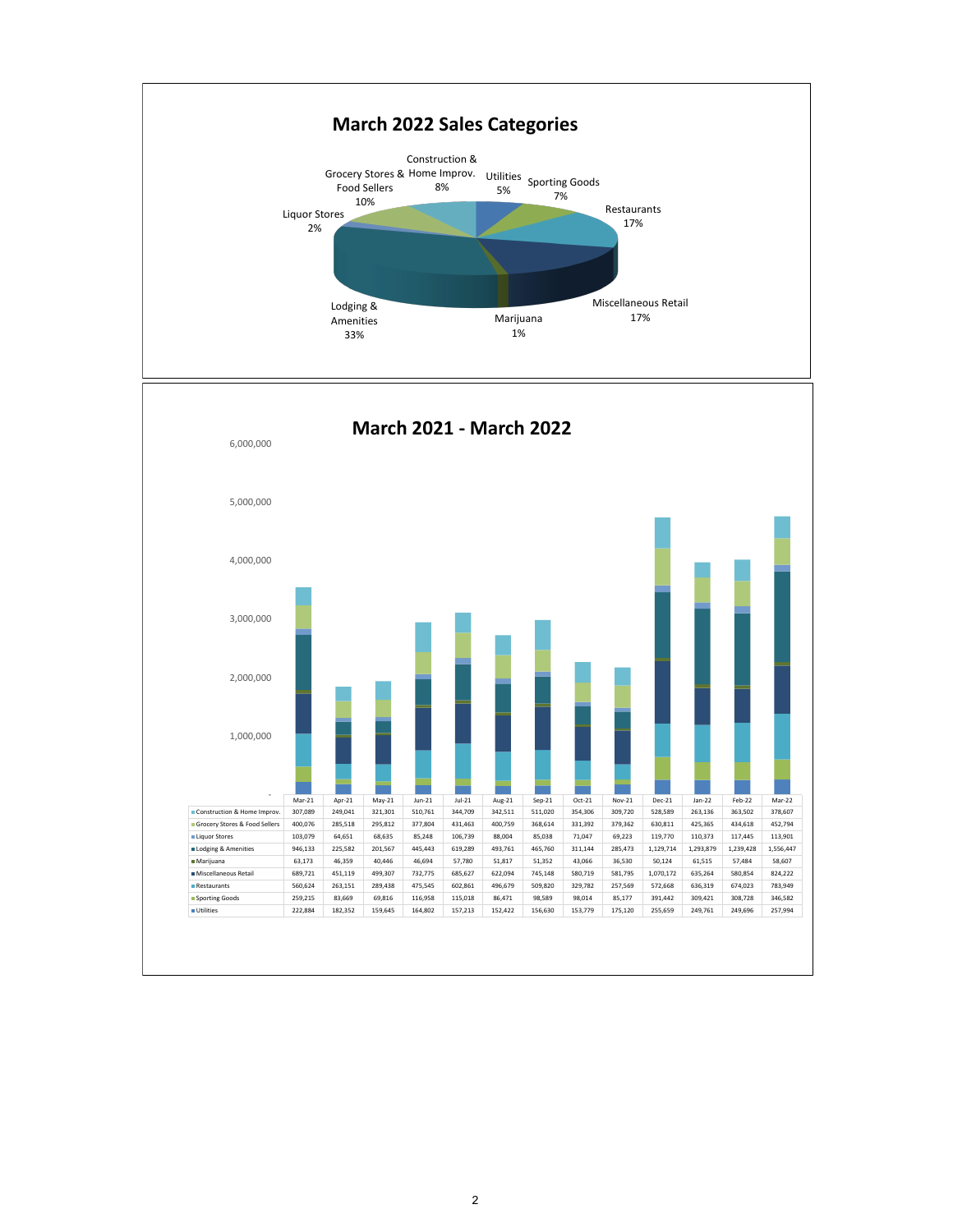#### **March Comparison by Category**

|                                                | 2022      | 2021    | % change |
|------------------------------------------------|-----------|---------|----------|
| <b>Construction &amp; Home Improvement</b>     | 378,607   | 307.089 | 23.29%   |
| <b>Grocery Stores &amp; Other Food Sellers</b> | 452.794   | 400.076 | 13.18%   |
| <b>Liquor Stores</b>                           | 113.901   | 103.079 | 10.50%   |
| <b>Lodging &amp; Amenities</b>                 | 1.556.447 | 946.133 | 64.51%   |
| <b>Marijuana</b>                               | 58.607    | 63.173  | $-7.23%$ |
| Miscellaneous Retail                           | 824.222   | 689.721 | 19.50%   |
| <b>Restaurants</b>                             | 783.949   | 560.624 | 39.84%   |
| <b>Sporting Goods</b>                          | 346.582   | 259.215 | 33.70%   |
| <b>Utilities</b>                               | 257.994   | 222.884 | 15.75%   |







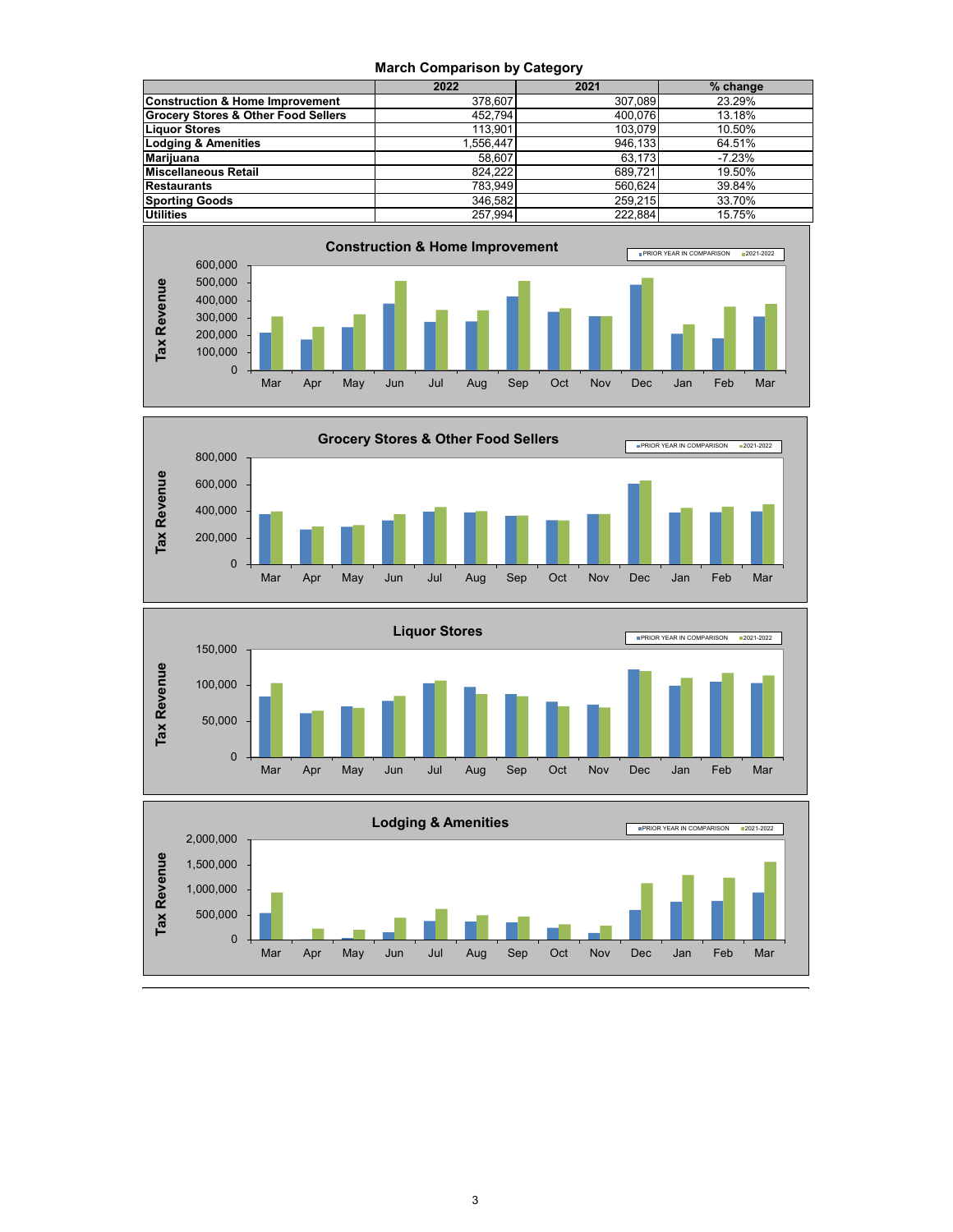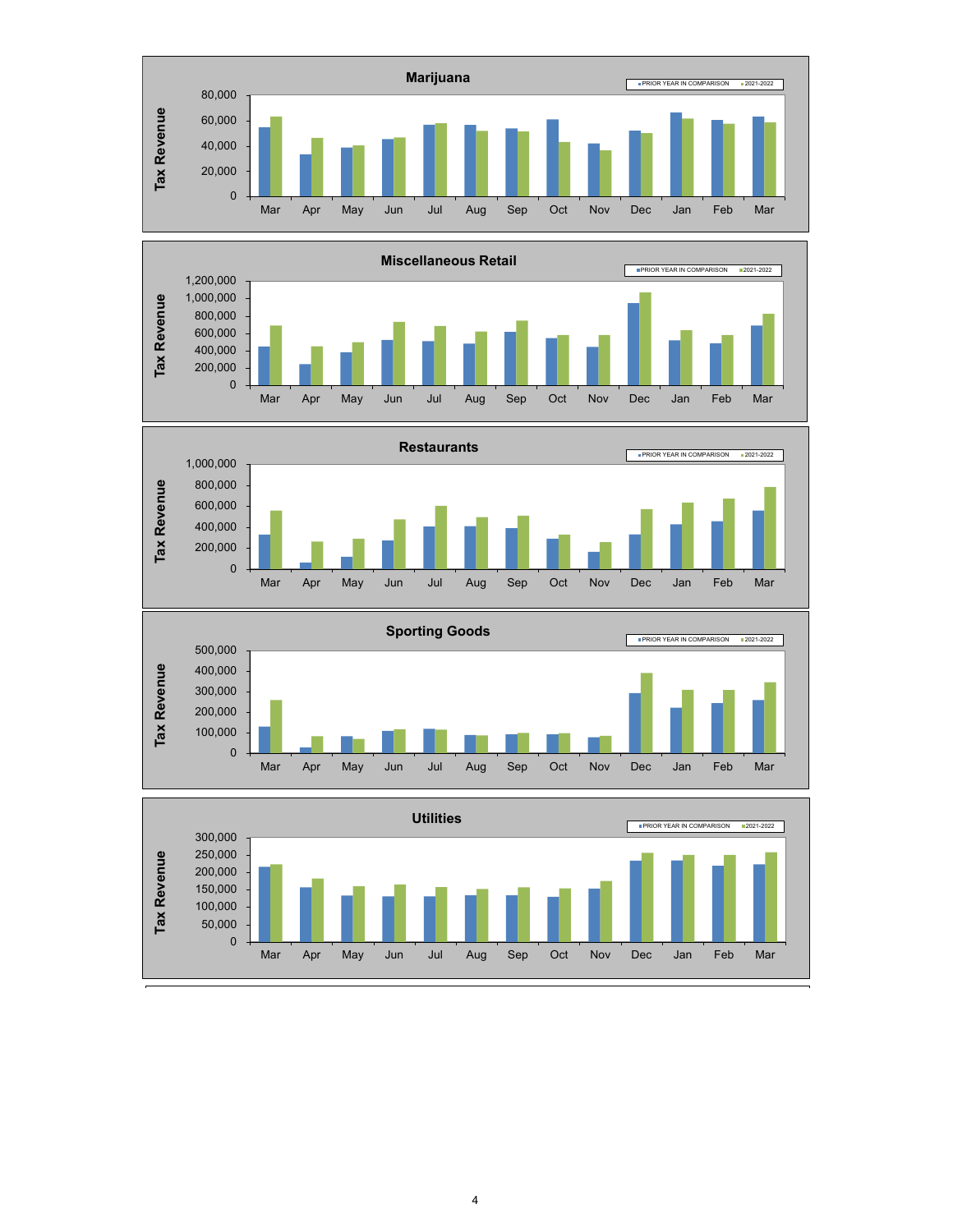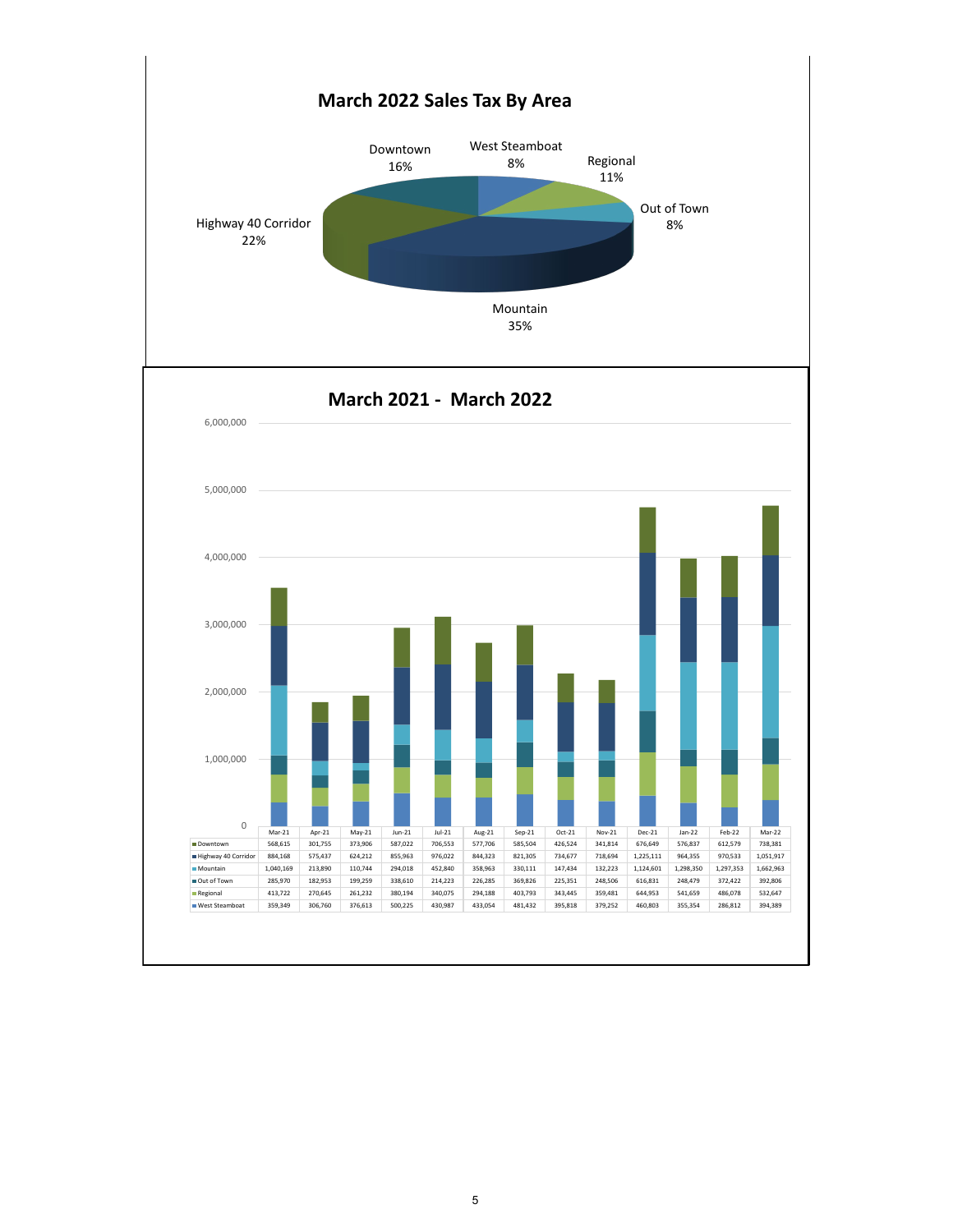**March Comparison by Area**













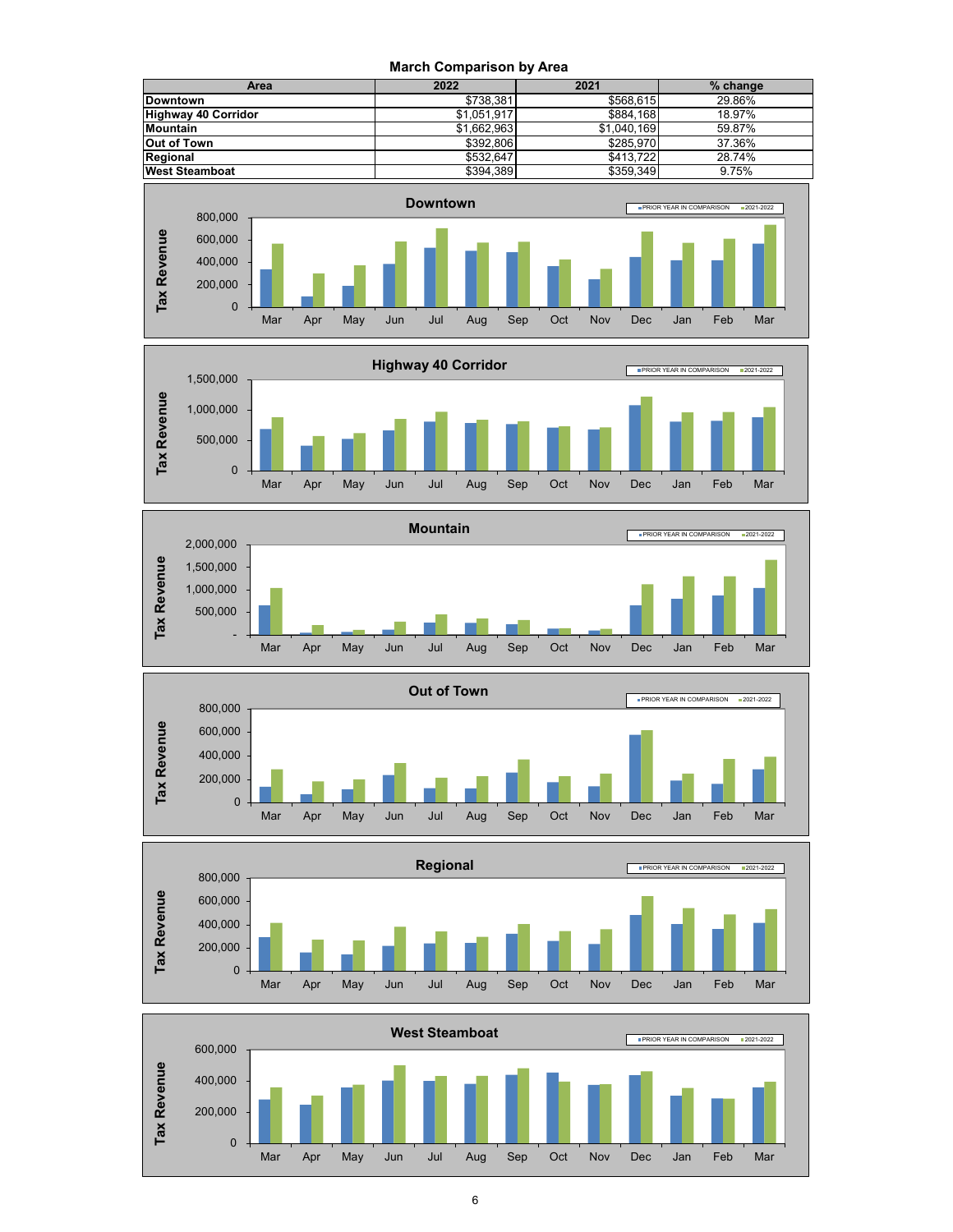### **Accommodation Tax**

March 2022 accommodation tax collections increased by 65.15% compared to March 2021. Year-to-date accommodation tax collections are 65.52% higher than those of 2021 year-to-date.

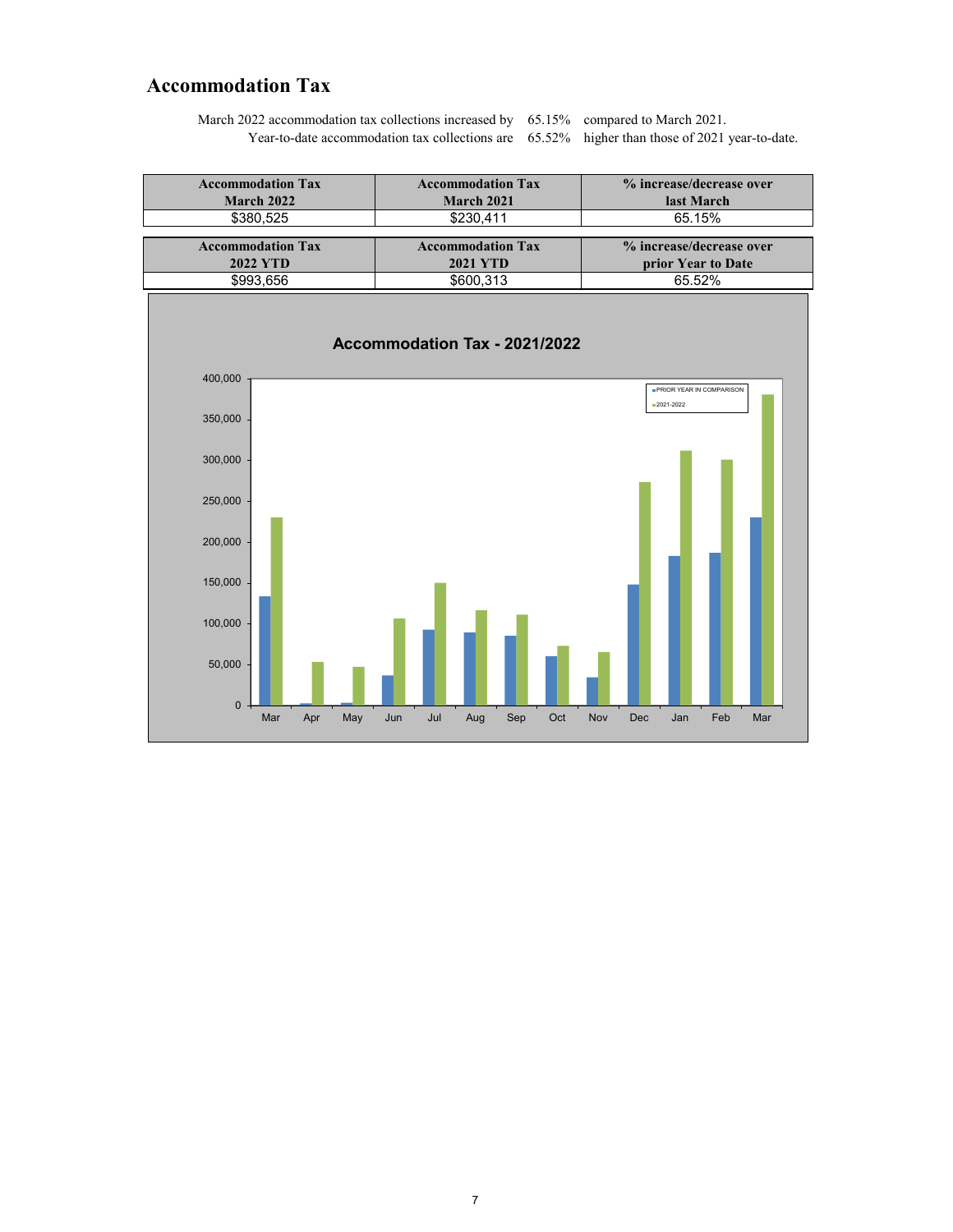## **Building Use Tax**

March 2022 building use tax collections increased by Year-to-date building use tax collections are

331% compared to March 2021.<br>231% higher than those of 2021

higher than those of 2021 year-to-date.

| <b>Building Use Tax</b> | <b>Building Use Tax</b> | % increase/decrease over |
|-------------------------|-------------------------|--------------------------|
| March 2022              | <b>March 2021</b>       | last March               |
| \$950.966               | \$220.493               | 331%                     |

| <b>Building Use Tax</b> | <b>Building Use Tax</b> | % increase/decrease over  |
|-------------------------|-------------------------|---------------------------|
| 2022 YTD                | 2021 YTD                | <b>prior Year to Date</b> |
| \$1.411.862             | \$425.924               | 231%                      |

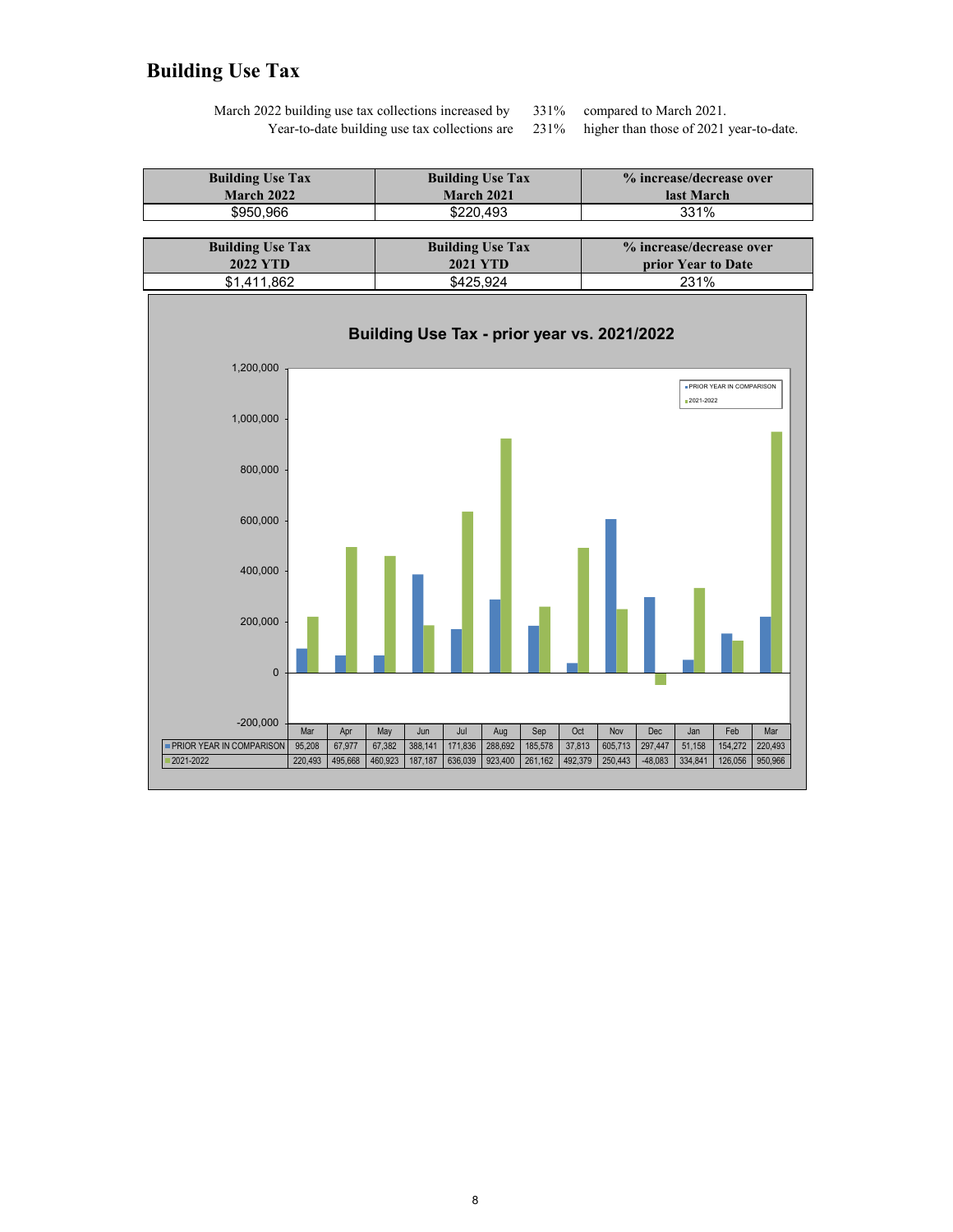